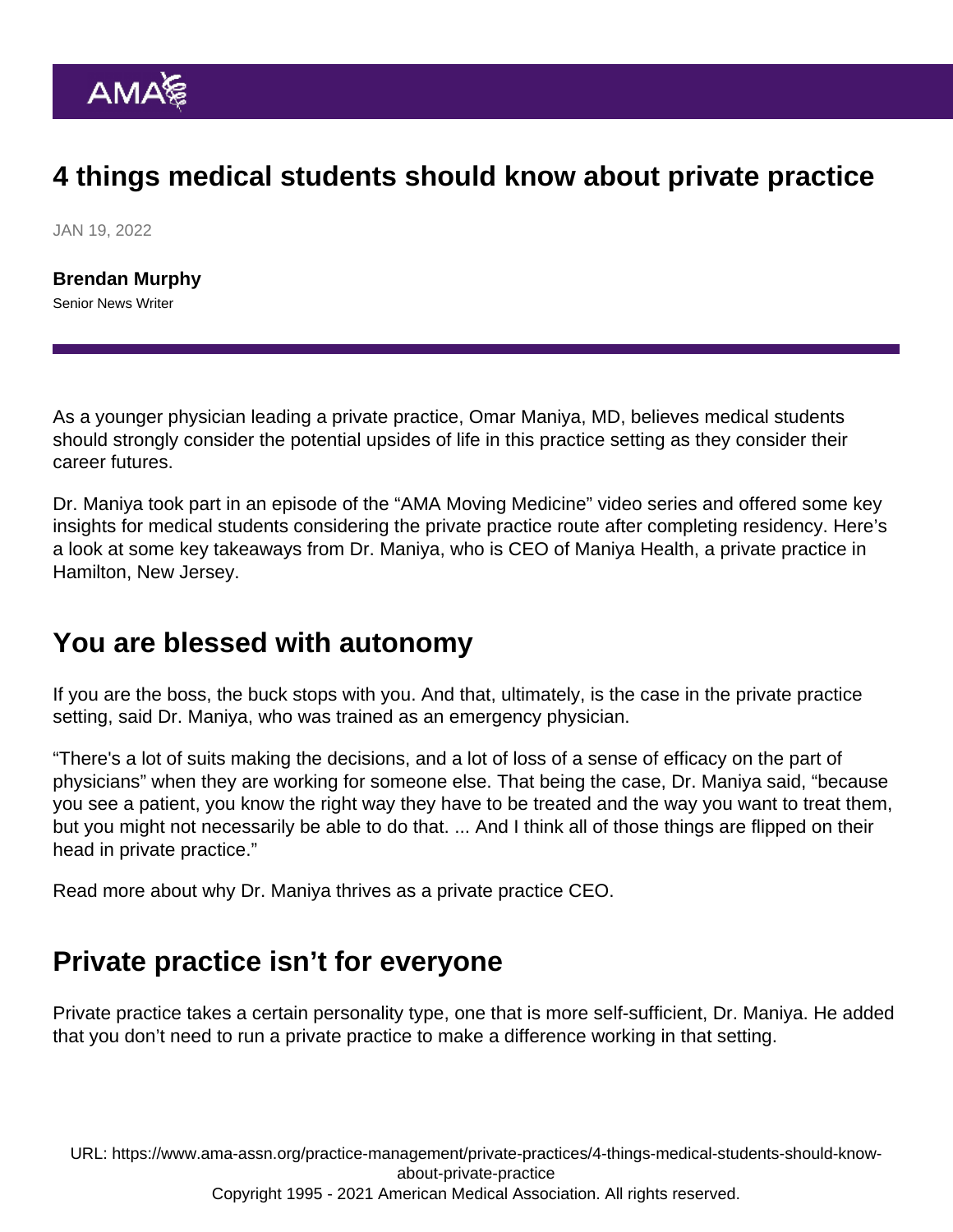"I feel like I was born to do this, but I want to just make a distinction," Dr. Maniya said. "I don't think that 'Go run a private practice' is the right career path for every single person, because then society and American health care would be 800,000 or 900,000 individual practices. People have different things that they want out of life, but even if you're not running the place, being in a small organization, particularly in private practice, it's set up so that everyone can take individual leadership roles."

## It's hard to build a business

When you are the new kid on the block and lack name recognition, it can be tough to build a customer base.

"When you're a small private practice and people have heard of you in your local area but not really, you have to go win people's hearts and minds every, every single day," Dr. Maniya said. "And so, that's tough. That means that ... I saw a patient on Friday who had a really swollen finger that I thought about all weekend and I was worried about. He had an appointment on Thursday, but I called him on Monday and I said, 'Hey, I just wanted to check in. No co-pay for this. This is not a real visit. I just want to know how your finger's doing.' And he was so grateful that I did that. And that's the sort of thing that wins hearts and minds."

It takes astute clinical judgement, effective collaboration with colleagues, and innovative problemsolving to succeed in an independent setting that is often fluid, and the [AMA offers the resources and](https://www.ama-assn.org/practice-management/private-practices/ama-private-practice-sustainability) [support physicians need](https://www.ama-assn.org/practice-management/private-practices/ama-private-practice-sustainability) to both start and sustain success in private practice.

Find out more about the [AMA Private Practice Physicians Section](https://www.ama-assn.org/member-groups-sections/private-practice-physicians/about-private-practice-physicians-section-ppps), which seeks to preserve the freedom, independence and integrity of private practice.

# You can effect change

When you are running a practice, you can spearhead change much more quickly than you can as one part of a much larger organization.

"It's a lot easier to make change than you think it is," Dr. Maniya said. "I will give you an example. When I was an emergency medicine resident, working in an emergency department, treating COVID patients, I, for nine months, did not know where to get a same-day COVID swab to keep myself, my family and my patients safe. It took nine months to get that figured out. Over here, it took 48 hours. We called up a lab company. We said, "Hey, we got a parking lot. Do you want to set up shop here all day, every day and do drive-through COVID testing for free? Because the CARES Act covers it." And they said yes, and 48 hours later, we're doing drive-through COVID tests. That wasn't hard."

URL: [https://www.ama-assn.org/practice-management/private-practices/4-things-medical-students-should-know](https://www.ama-assn.org/practice-management/private-practices/4-things-medical-students-should-know-about-private-practice)[about-private-practice](https://www.ama-assn.org/practice-management/private-practices/4-things-medical-students-should-know-about-private-practice) Copyright 1995 - 2021 American Medical Association. All rights reserved.